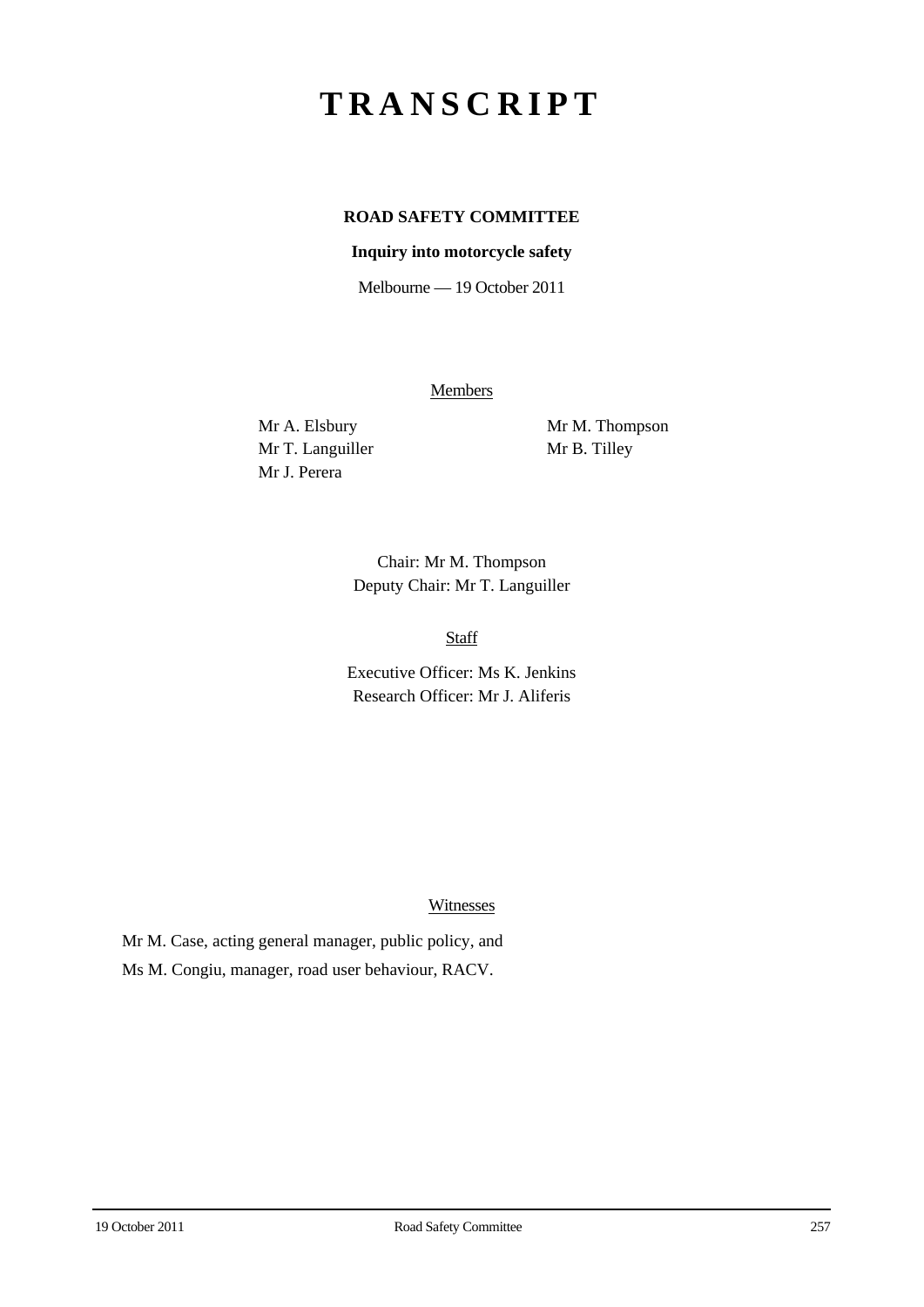**The CHAIR** — On behalf of the Victorian parliamentary Road Safety Committee, I welcome to this afternoon's hearings representatives of the RACV, Mr Michael Case and Ms Melinda Congiu. Thank you for attending. By way of preamble, you will have the benefit of parliamentary privilege for this afternoon's hearings. If you wish to give evidence in camera, you are welcome to do so, although I consider that unlikely at the moment. You will get a copy of your Hansard transcript of the hearing that is being recorded. It will be sent to you for you to correct any typos and then get the transcript back to our staff, whereupon it is envisaged that it will be placed on the Web as part of our committee working papers and documents. I invite you to speak to your submission, following which we will put some questions to you. So it is over to you, Michael and Melinda.

**Ms CONGIU** — I thought that I would work through the submission that we prepared and submitted to the parliamentary inquiry. I will just go through the introduction as an overview of RACV. We represent nearly 2 million members and this translates into an average of a member being in three out of every four households across Victoria. RACV has approximately 2000 members who ride motorcycles, and a total of 2000 subscriptions for emergency roadside assistance for motorcycles.

We then went on in our submission to give an overview of what we saw as issues affecting motorcycle safety in Victoria. Motorcyclists are at much higher risk than drivers of other vehicles, largely due to the fact that they do not have the same level of protection and stability that car occupants have and when they are in an accident they bear the full brunt of that collision and suffer more serious injuries. It is well established that they have been overrepresented in Victorian crash statistics. There does seem to be an uptake of motorcycling in Victoria, so it is unlikely that this will change in the future.

We structured our submission in relation to the terms of reference, so I will just go through those now. The first one spoke about crash types, including on-road and off-road motorcycling and what breakdown we could provide. We kept it fairly broad when we gave this data, as we were relying on other people's data to provide this information.

What we found is that riders are 38 times more likely to be seriously injured than motorists and they are overrepresented in the crash stats. Over the years in Victoria we have had a gradual reduction in road fatalities, but this has not had such a strong representation from motorcycling. Motorcycle fatalities have typically represented about 13 to 14 per cent of the road toll. In 2010 they represented 17 per cent of the road toll. This seems to be consistent in 2011, with them representing 18 per cent in the first six months of 2011. This is of particular concern as motorcycles represent only 4 per cent of registered vehicles in Victoria, and less than 1 per cent of vehicle kilometres travelled. RACV is concerned that motorcycle fatalities have remained overrepresented in the road toll and thinks that further efforts by the Victorian government are warranted to try to reduce these numbers.

Moving on to section 3.2, the changing face of motorcycling, we found that the uptake of motorcycling has increased in recent years. There have been increases in both sales and registration. This translates into an increase in the risk profile of travel overall and this has road safety implications. The use of motorcycling for commuting purposes appears to be growing, with motorcycles seeming to be cheaper to run, cheaper to park, and more flexible in avoiding traffic congestion. These all seem likely to be contributing to the appeal of motorcycling. While it is recognised that motorcyclists are part of the road-user system, they are more vulnerable than motorists and have a much greater risk of injury. As such, road safety efforts need to focus on improving the safety of motorcycling.

Moving on to section 3.3, the attitudes of riders to safety and risk taking, including drugs, alcohol, travelling at inappropriate speeds, use of protective clothing and fatigue, I will preface this by saying that most of the response relies on the *TAC Motorcycle Tracker* report from 2010. They surveyed 1755 motorcyclists on a range of topics. Our comments on this section rely heavily on this research.

For drugs and alcohol, the *TAC Motorcycle Tracker* report showed that motorcyclists generally believe there is a high crash risk for riding when they are affected by illegal drugs, and very few report riding under the influence. One thing that we thought was worth noting was that, compared to metropolitan motorcyclists, higher proportions of regional and off-road motorcyclists believe there is a low risk of being caught riding over the legal BAC limit. This may be because there is a perception that enforcement efforts in regional areas are less frequent than in metropolitan areas.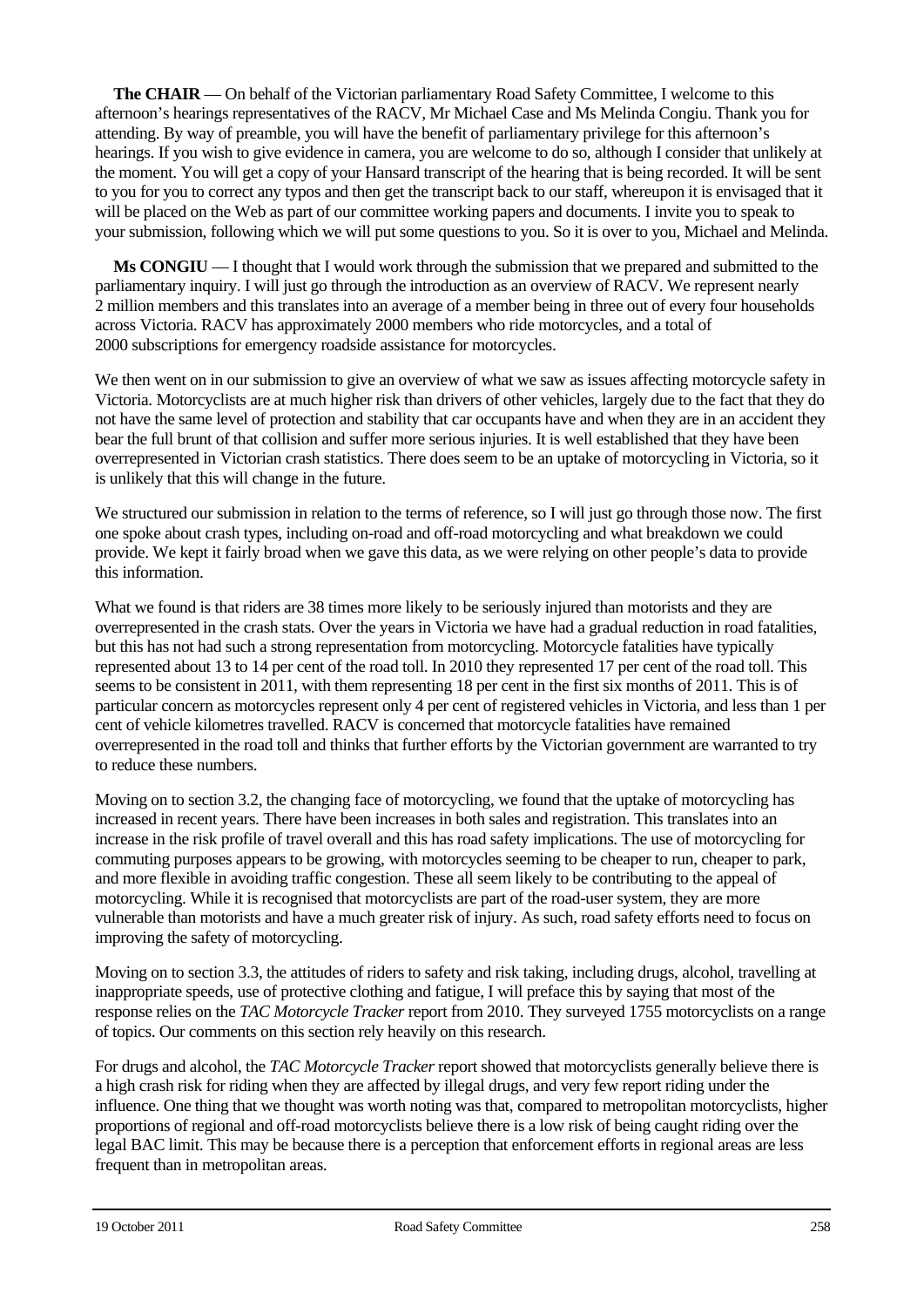In relation to speed, it does seem that the attitudes of motorcyclists towards speeding is a slight concern, as a higher proportion of motorcyclists than motorists report that they will exceed the speed limit if they think they will not get caught: 26 per cent versus 17 per cent. Considering speed is considered a factor in a large proportion — 30 per cent — of all fatal crashes, it is a concern that 26 per cent would speed if they thought they would not be caught.

Moving on to protective clothing, the use of protective clothing by motorcyclists does seem to vary, depending on the item of protective clothing. Wearing a jacket or gloves at all times seems to be relatively common, but wearing boots or pants is slightly less common. The TAC report suggests that there are some main reasons for not owning protective clothing, such as expense, the belief that it is not needed, riding for only a short trip, that it is too hot or it is inconvenient. So a few reasons are listed.

These findings are concerning, because the injury reduction potential of motorcycle protective clothing has been well established over the years. Liz de Rome has done quite a bit of work in this area and has found that motorcyclists are significantly less likely to be admitted to hospital if they are wearing protective clothing such as motorcycle jackets, pants or gloves. We comment on protective clothing further on in our submission.

To summarise section 3.3, we want to point out that the important thing to note is that there is not a strong relationship between attitudes and behaviour, and road safety efforts should focus on changing behaviour, not simply attitudes. Two recommendations come out of this section. Firstly, enforcement efforts in regional areas should be strengthened to decrease the perception that there is a low risk of being detected when riding over the legal BAC level. Secondly, measures to increase the usage of protective clothing among riders are warranted to reduce their injury risk.

Coming to section 3.4, riders' and drivers' attitudes to each other, there have been a number of studies that have examined the attitudes of drivers towards motorcyclists. They have found some interesting results. They have found that generally dual drivers — those who drive cars and ride motorcycles — have the most positive attitudes towards motorcyclists, and car drivers with less experience have more negative attitudes towards motorcyclists. It is important to note that we did not identify any studies that examined riders' attitudes towards drivers. Following on from the previous section, while the findings are interesting, strategies that focus on improving rider and driver attitude is not seen as an effective road safety initiative. There is a low causal relationship between attitude and behaviour, including those relating to driving. As such, RACV will not support any intervention strategies that only target attitudes. It is unlikely that they would change on-road behaviour. While they might have other positive outcomes, it is unlikely they would have any road safety benefits, unless they are accompanied by other initiatives. Our recommendation under this term of reference is that in the absence of evidence to the contrary, efforts to improve the attitudes of riders and drivers to each other are not considered a priority as it is unlikely to be effective in improving the road safety of motorcyclists or other road users.

Section 3.5 is about responsibilities for improving the safety of off-road riders. Off-road motorcycling has a much lower fatality rate than on-road motorcycling, but the injury rates for on and off-road motorcycling is similar. This is despite data that reveals that on-road motorcycling is about 80 per cent of riding time and off-road data is only about 20 per cent of riding time. While the fatality rate for off-road riders is relatively low compared to on-road, the injury rate is of concern and more needs to be done to address this issue. We believe this would require coordination between Victorian government departments and local governments to develop a strategy that addresses the safety of off-road riders. We draw the committee's attention to a document that was put together by the Queensland government, by the sport and recreation services division of its Department of Communities, which has developed an off-road motorcycling management strategy that details how they will work together to better manage off-road motorcycling. We believe this provides a good example of an approach that could be modelled by the Victorian government. Our recommendation is that the Victorian government should establish and implement a statewide strategy for a coordinated and accountable whole-of-government approach to the management and safety of off-road motorcycle riding in Victoria.

Section 3.6 is about the efficiency and effectiveness of the accredited provider scheme. In Victoria motorcycle licence tests are administered by VicRoads' accredited providers, and they also provide voluntary training courses to help riders prepare for their licence tests. In a report done by MUARC in 2005, evidence found that there was variation between accredited providers in the training course. The report also raised concerns about whether there is consistency across the different providers in administering the licensing tests. Our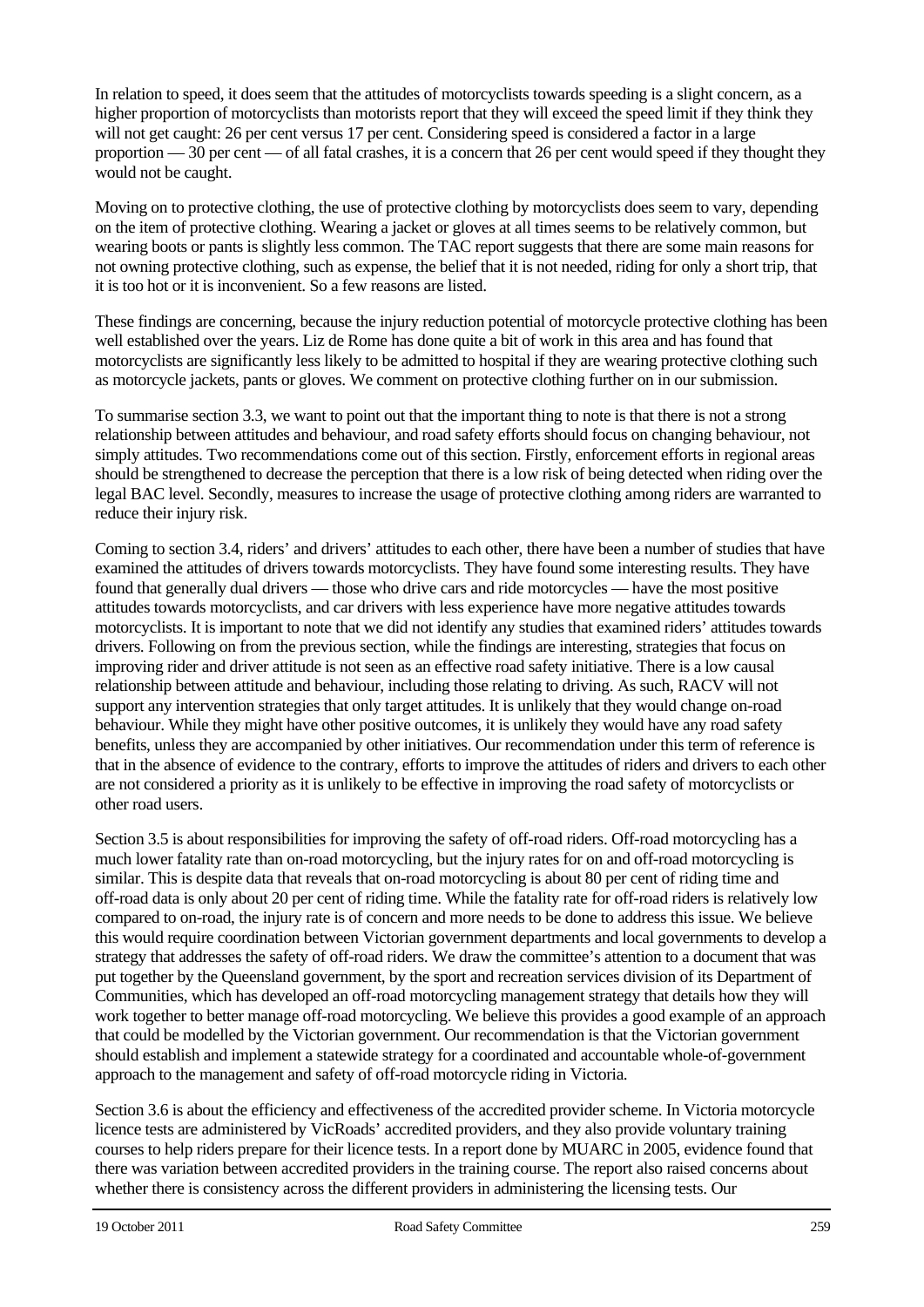recommendation from this is that regular audits of the licence-testing scheme should be conducted to reduce any inconsistency across the providers.

Section 3.7 talks about countermeasures. We looked at some behavioural change. We are not aware of any behavioural change program that has been evaluated and shown to be effective in reducing the crash risks of motorcycling. So what we have looked at in this section is experience through practice and the evidence around post-licence rider training. We did prepare a submission on the GLS discussion paper that was released by VicRoads in 2010. From this we talked about the number of hours of experience that learner riders should have, as we are concerned that there is a very high number of motorcycle crashes that occur during the learner phase. We support a requirement for learner riders to obtain a minimum of 25 hours on-road riding experience and that this requirement should be supervised by a qualified instructor or a trained, fully licensed motorcyclist. We also thought there should be a second phase to the learner period where another 25 hours is required, and this could be supervised or unsupervised. We thought that this was the most appropriate option in the GLS discussion paper that was released last year and that the requirement for all learner riders to obtain a minimum level of riding experience and ensure that they have the right level of practical skills to minimise their crash risk while still being an achievable level to obtain.

I move on to post-licence rider training. There is a commonly held belief that post-licence driver training courses will improve driving skills and reduce crash risks, but there is little evidence to support this. In fact this type of training can actually lead to an increase in confidence and optimum bias, which is the perception that the driver is more skilful than they actually are, and can result in an increased crash risk for novice drivers. There is no evidence of a reduced crash risk for experienced drivers attending advanced or defensive driving courses, and overall the current evidence on motorcycle rider training as an effective road safety countermeasure does not support the idea that it is being effective either. It is consistent with the effectiveness of formal driver education as well.

Our recommendations from this are that there should be two phases to the learner period with a requirement that 25 hours of supervised on-road riding is completed prior to graduating to the second phase and that consideration should be given to mandating a further 25 hours in the second phase of the learning period, which could be supervised or unsupervised. Our other recommendation is that consideration should only be given to behaviour change programs if there is substantial evidence of the effectiveness of these programs. RACV does not support any post-licence rider training as it is extremely unlikely that any training program will reduce crash risk and have a positive road safety benefit.

Regarding the design and technology of motorcycles, RACV is supportive of technology that improves the safety of motorcycles and motorcycling. Research has found that motorcycles with anti-lock braking systems, also known as ABS, do have the potential to reduce fatal motorcycle crashes compared to motorcycles without ABS. We also note that there is some development going on in emerging technologies such as motorcycle airbags and airbag suits for motorcyclists, which has potential to increase motorcycling safety in the future. We are supportive of encouraging the uptake of ABS on motorcycles, but we would like to see more research on its effectiveness in reducing the road toll and crash risk. We also believe that mandating ABS technology should only be considered if there is strong research in support of its effectiveness and if there are investigations into how this would apply to different categories of motorcycles.

As I mentioned earlier, the injury reduction potential of motorcycle protective clothing has been quite well established over the years, and the increased use of protective clothing has the potential to greatly decrease the injury risk of motorcycles. In our submission to the discussion paper on graduated licensing last year we supported a requirement for all learner and intermediate motorcyclists to wear protective clothing while riding. This was because novice riders do have a high crash risk, and a requirement for them to wear protective clothing will reduce their injury risk. We also believe that requiring learner and intermediate riders to wear protective clothing may encourage good rider habits and may encourage the continued wearing of protective clothing once they are fully licensed.

In addition to this it is worth noting that the Australian manufacturers and importers of protective clothing are not subject to any mandatory standard for protective clothing other than that for helmets, so a system for riders to compare the safety of protective clothing for other items of motorcycle protective gear may help riders choose the safest item of protective clothing and may also help raise the profile of the importance of protective clothing. An example might be a star rating system for protective clothing. A system like this could be based on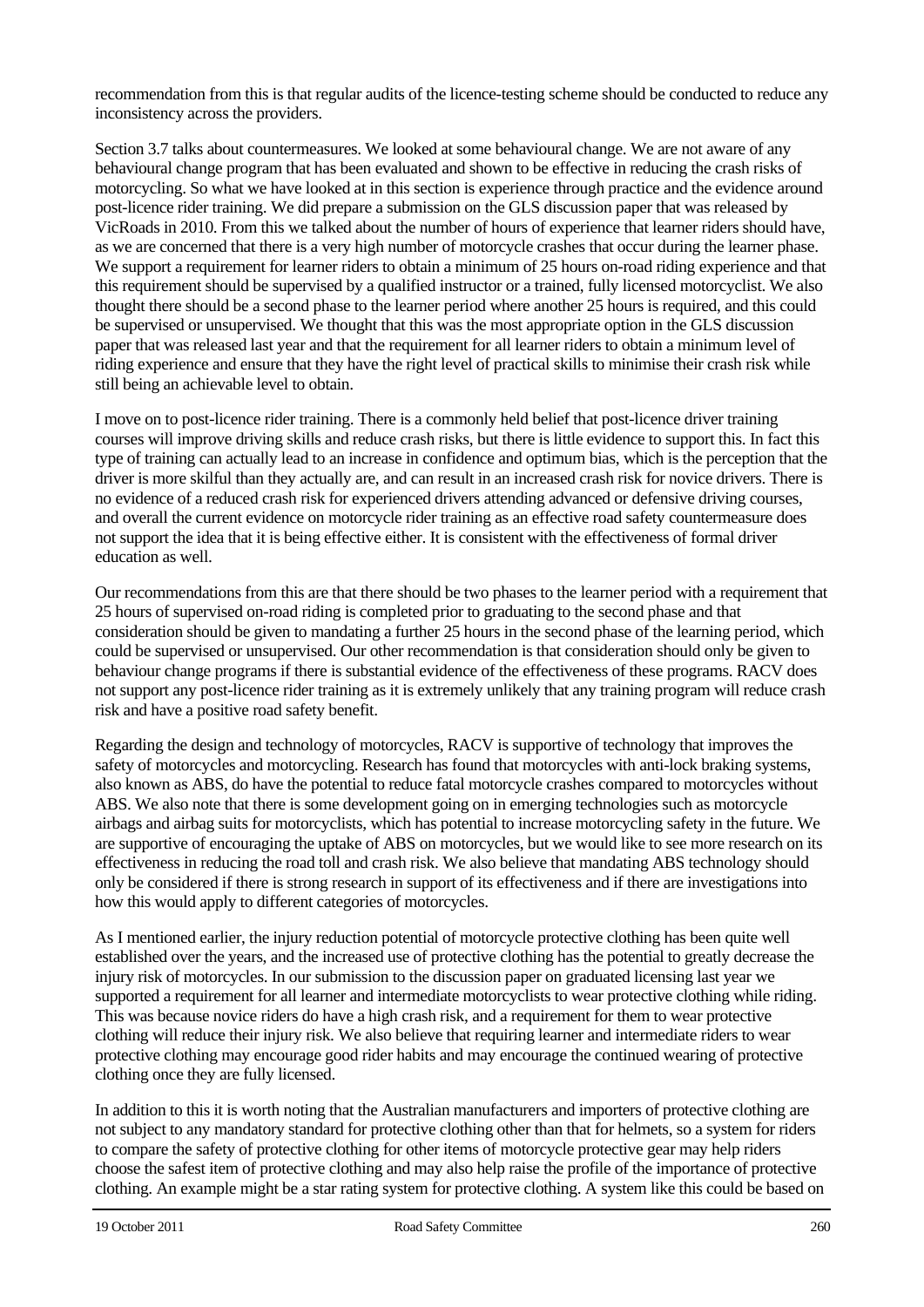the safety performance, weather protection and ergonomic performance of the gear. Our recommendations in relation to this are:

As part of the Victorian government's consideration of a graduated licensing system (GLS) a requirement for all learner and novice riders to wear protective clothing should be introduced.

Better consumer information for protective clothing developed in collaboration with industry should be encouraged to provide consumers with information to assist in purchasing the safest protective clothing possible.

**The CHAIR** — Melinda, in terms of time we only have until 1.45 p.m., and I would like to be able to get my colleagues on the record asking a number of questions. We have had a copy of your submission, and I was just wondering if you could talk us through a bit more quickly and highlight some of the key issues. I appreciate the thoroughness with which your submission has been prepared, but I also note the time now is designed to include some interaction between the committee members and yourselves as the composers of the report.

**Ms CONGIU** — Definitely. Section 3.8 in our submission focuses on new initiatives to reduce motorcycle crashes and injuries and comments on road infrastructure. We note that considerable work has been done under the European road assessment program, and there is a report that we would like to draw your attention to on improving road infrastructure for motorcyclists. That report is titled *Barriers to Change — Designing Safe Roads for Motorcyclists* and can be found on the iRAP website.

**The CHAIR** — I will just check that we have access to that.

**Ms CONGIU** — It is *Barriers to Change*. I have a hard copy with me.

**The CHAIR** — Good, thank you.

**Ms CONGIU** — The other new initiative we commented on is graduated licensing and we would like to see this implemented for motorcyclists. Section 3.9 is the appropriateness of the TAC premium for motorcyclists. The purpose of the TAC premium is to fund the no-fault compensation scheme, but there is some disparity in pricing between motorcyclists and motorists. That disparity is not one that is reflective of the road safety risks that motorcyclists face or their burden on the TAC compensation scheme and that motorists should not have to cross-subsidise motorcyclists.

The next point is the effectiveness of the motorcycle safety levy in improving road rider safety. The introduction of the levy was in 2002. We believe it is a genuine attempt to address an important safety issue for motorcycle and scooter riders. The funds go directly into projects that improve the safety of riders. One of the most important initiatives funded by the levy has been the road improvements at over 119 black spot locations. We strongly support the motorcycle black spot program and believe it has improved rider safety by reducing the number of motorcycle casualties at those locations. We believe the motorcycle safety levy should continue to operate in Victoria with the funds directed to targeted safety initiatives, engineering and technology, education and training, enhanced data collection and analysis, and enforcement.

The next point is the way government can work with non-government stakeholders to achieve motorcycle safety outcomes. RACV believes the most successful road safety interventions are those that have been developed on the best available evidence and in consultation with the relevant stakeholders and that the Victorian model of road safety reflects this approach. We believe it should continue. RACV is part of the Victorian government's motorcycle advisory group which aims to provide the state government with strategic advice on issues relating to motorcycling in Victoria. The group has recently been restructured to ensure the quality and efficiency of advice on motorcycling issues. We believe it is a key conduit between the roads and the peak bodies reporting to community and/or stakeholder groups. That is an overview of our submission.

**The CHAIR** — Thank you very much. Michael, have you any comments to make at the moment?

**Mr CASE** — No, I have nothing to add.

**The CHAIR** — Thank you for a very thorough and provocative submission in the sense of taking definitive positions on a range of issues which will enable us to consider and balance competing viewpoints. I might start by noting that in your submission you say the strategies that focus solely on improving rider and driver attitudes are not an effective road safety initiative. Can you elaborate on this statement?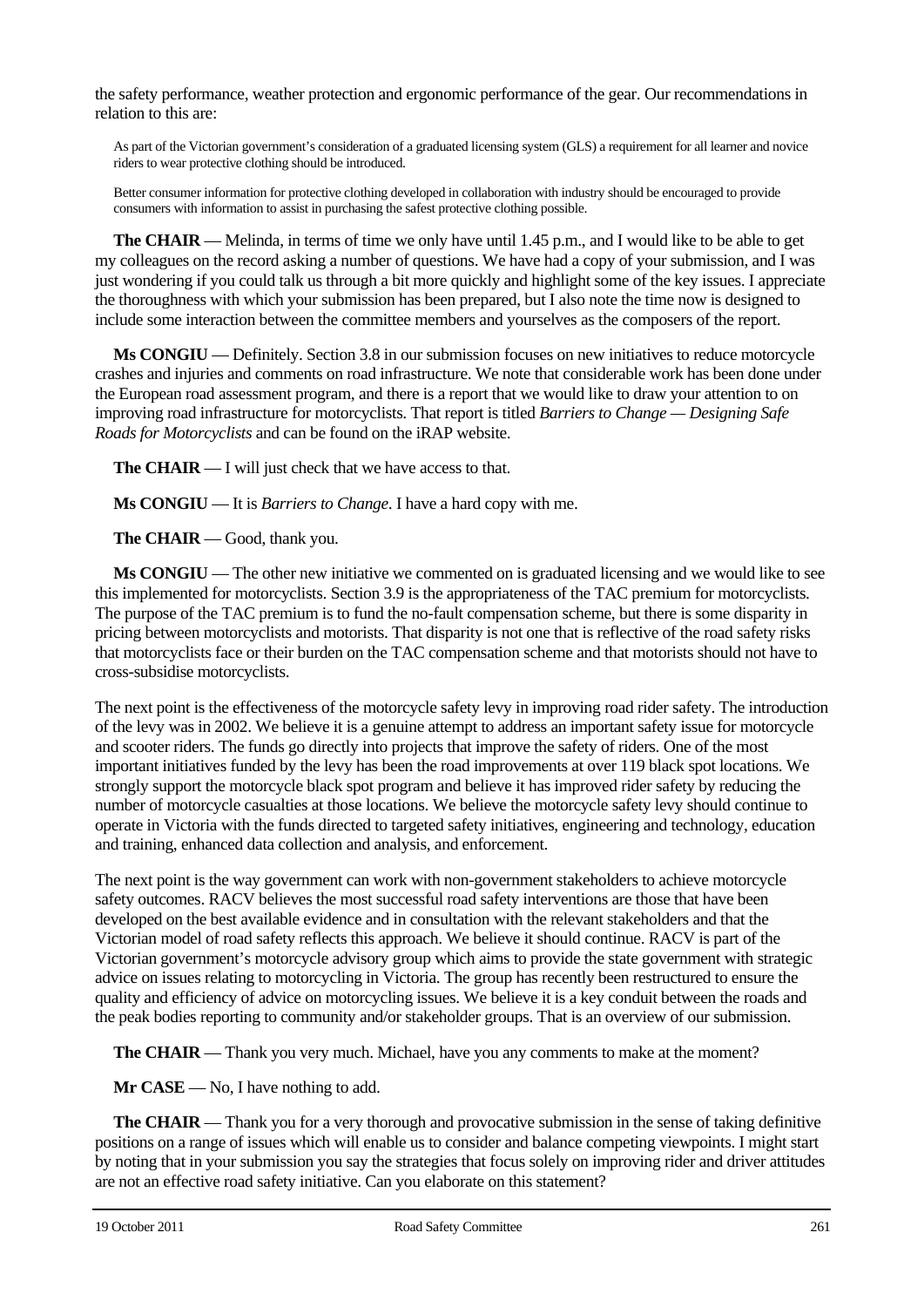**Ms CONGIU** — Yes. It goes broader than just driver behaviour, but there is a poor causal relationship between attitudes and behaviours. You can change someone's attitude but that does not necessarily translate to behaviour change. So strategies that are effective do more than just change attitudes; they have measures to also change behaviour. That could be such things as enforcement and things that target the actual behaviour rather than the attitude. You could have an attitude such as, 'I do not think it is safe to speed', but still speed.

**The CHAIR** — Just on that too, what is your background? You have acquired training?

**Ms CONGIU** — Yes, I have a psychology background. I have been at RACV for four years and prior to that I worked at the Monash University Accident Research Centre.

**The CHAIR** — So you are qualified to comment on the difference between attitude and behaviour?

**Ms CONGIU** — Yes.

**Mr LANGUILLER** — Incidentally, Chair, the RACV is the insurer of my home, car and various other things.

**Mr ELSBURY** — So you have called Jason?

**Mr LANGUILLER** — Having said that, can I quickly go through — —

**The CHAIR** — They know your points, Mr Languiller.

**Mr LANGUILLER** — Increasingly as I hear submissions and we receive evidence in this inquiry I am more and more interested in looking at systemic issues and institutional things in terms of culture, behaviour and/or prejudice in relation to the inquiry and motorcyclists. With that in mind, first of all can I ask whether any of you ride a bike?

**Ms CONGIU** — No.

**Mr LANGUILLER** — I note that the RACV has 16 directors, with a managing director and 15 non-executive directors. Nine are voted onto the board by ordinary club members and six by service members. Are there any directors on the RACV board who are directly associated with or have any experience or background with motorcycling, or who are licensed motorcyclists that you are aware of?

 $Mr$  **CASE** — Not to my — —

**Mr LANGUILLER** — Can you take that on notice and perhaps come back to us?

**Mr CASE** — Not to my knowledge, but I am prepared to take that on notice.

**Ms CONGIU** — Not to my knowledge either.

**Mr LANGUILLER** — Thank you very much for your strong submission. I note that you are very strong on evidence, research and data. The committee has received evidence from VicRoads, the Department of Health, TAC and various other agencies. Are you confident that the data that they have actually serves the purposes in terms of the services that you provide and are you confident in terms of the data that they provide? Quite honestly I have found inconsistencies in terms of the data provided by the TAC, VicRoads, the Department of Health, the Alfred hospital and so on. I get the impression — I am being frank with you and giving you the benefit of my presumption here — that they are not necessarily communicating with each other and in fact that, given the strength of your submission in relation to basing your recommendations on data, perhaps the transparency of that data is not necessarily at the level it should be in Victoria, given the very good work that these agencies do.

**Ms CONGIU** — Are you talking about crash data specifically?

**Mr LANGUILLER** — All sorts of data. Off-road issues, for example.

**Ms CONGIU** — Okay.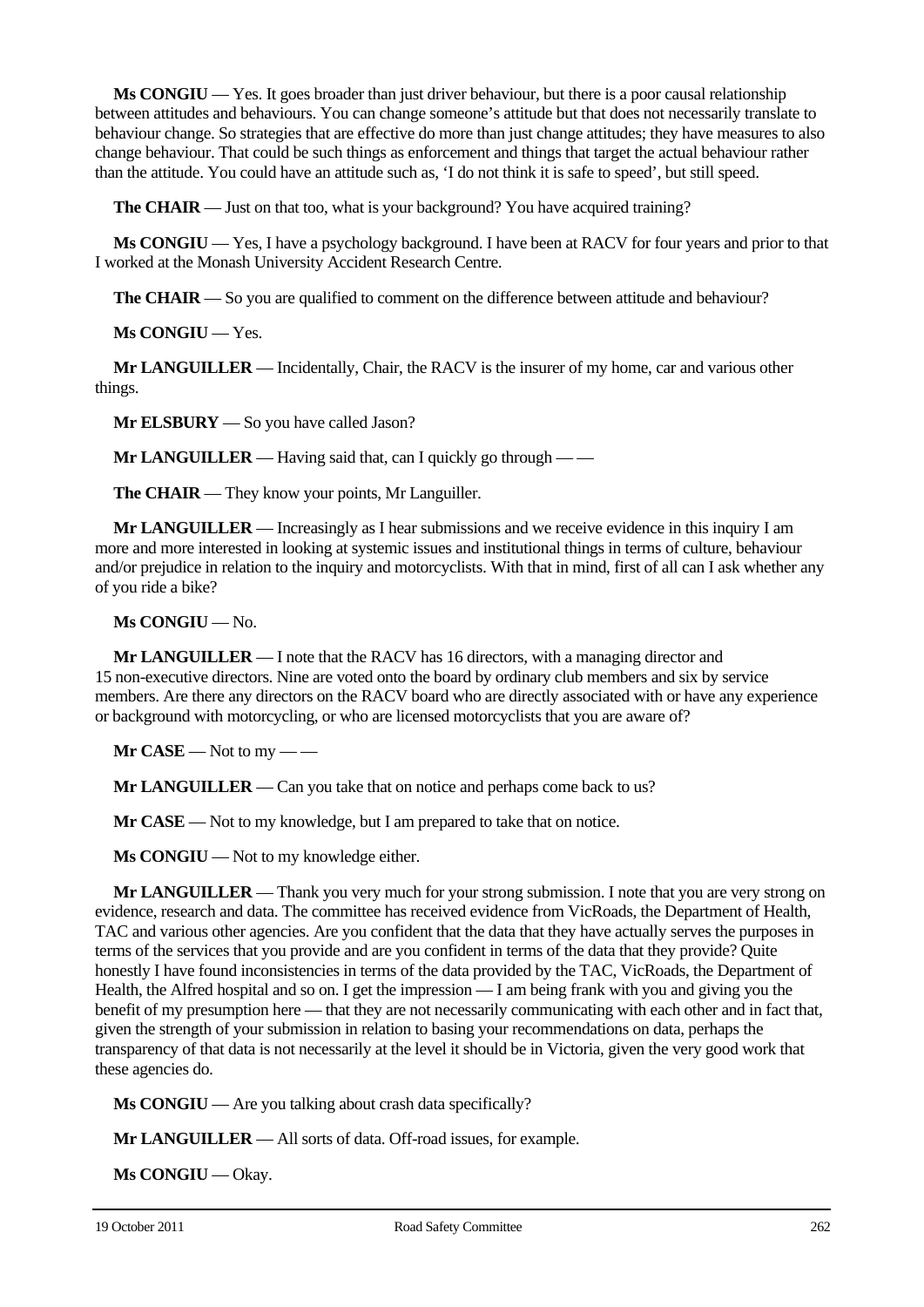**Mr LANGUILLER** — And the breakdown and the variables that can apply to motorcyclists and so on.

**Ms CONGIU** — There can always be improvements in crash data. It is collected in different manners when it is a different type of crash. There is police reported data, there is hospital data and then there is fatality data, so it is always reported sightly differently and there probably could be improvements made to that because there can always be improvements made. The better data you have, the better understanding you have of the problems and the risks and you can then make better recommendations and efforts to reduce those risks.

**Mr LANGUILLER** — In your submission you say, 'We do not support post-licence rider training'. Why not and what evidence or data supports that?

**Ms CONGIU** — We have commissioned a fair bit of work into post-licence driver training so that extends on that. I do have a copy of an RACV report here that I can leave for the committee. It is a report that was updated in 2011 so it does have current research in there. There is quite strong evidence that post-licence driver training does not reduce crash risk. In fact for novice drivers it actually increases crash risk. It seems to be that the reason for that is this overconfidence that once you do further training your confidence level does not match your skill level and optimism bias. It is that you feel very confident in your skills and that is not necessarily matched by the level of experience that you have or your ability to recognise a hazard and attend to it.

There is also some research that motorcycle rider training has the same lack of effectiveness in training. That is where our comments come from. The report is quite strong in its recommendations that post-licence driver training is not effective. It is consistent across all the research that has been done over the years. That report was first done in 2001, I think it was, and then updated in 2007 and 2011. The research has been consistent over that time that post-licence driver training does not reduce crash risk. It would be nice to think that it did, but the research does not support that.

**Mr LANGUILLER** — I understand that you are a member of the Motorcycle Advisory Group. How often do you meet and do you think it is adequate?

**Ms CONGIU** — It is another colleague of ours who is a member of that group. I am not sure if you know how often it meets, Michael?

**Mr CASE** — No.

**Ms CONGIU** — Ms Ellis, who is on it, advises me that it is four times a year.

**Mr TILLEY** — Just continuing on from my colleague about the RACV itself. You may not be able to answer this question but certainly can take it on notice. On a commercial basis what percentage of motorcycles form part of the business case of the RACV as far as representation is concerned?

**Ms CONGIU** — We have some numbers in the submission. It is about 2000 that subscribe to emergency roadside assistance for motorcycling. That is a separate product. We are able to identify a further 2000 members who have some relationship with RACV. There may be more members who have motorcycles, but it is not possible to identify them in this data if they do not have a specific motorcycling product with us.

**Mr TILLEY** — Sure. Where I am leading is to continue on from Telmo in relation to representation on the newly rebadged Motorcycle Advisory Group. It is the committee's understanding that they have met only once since being rebadged under a new name. In giving advice to VicRoads and to the minister, there is some difficulty with advising MAG on motorcycling because it is my understanding, from the submissions and the evidence that the committee has been able to glean, that there is very limited motorcycle representation on the Motorcycle Advisory Group, user groups or other bodies. I take a lot of notice because you did advise us that you have another colleague — —

**Ms CONGIU** — It is another colleague who sits on that group; my understanding is that they are represented, but I am not sure how strongly that is.

**Mr TILLEY** — I will move onto vehicles themselves and how they relate to the compatibility of motorcycles and other motor vehicles. We have seen significant changes with vehicle design, and some of the things that we have heard over the last three days are about the thickened A, B and C pillars on motor vehicles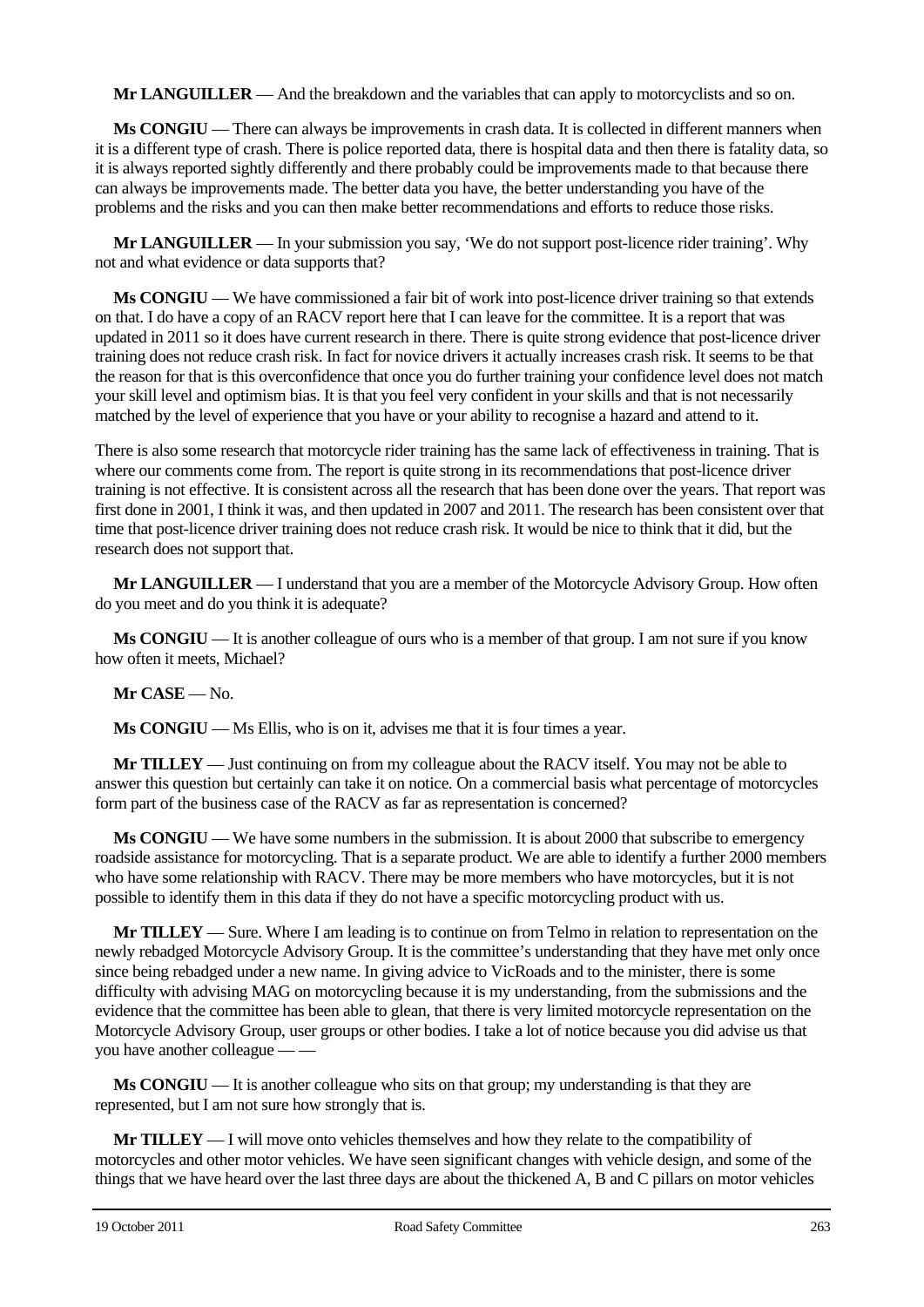and about motor vehicle design in regard to motorcycle safety. Have these improvements in car safety made it harder for operators of motor vehicles to see motorcyclists?

**Mr CASE** — The short answer is yes. Certainly some newly designed vehicles do have thicker pillars, particularly the A pillar at the front of the vehicle, adjacent to the windscreen. That has the effect of improving the strength of the body of the motor vehicle in a rollover-type of collision, but it then has a compromised effect on visibility out of the front corner of the vehicle in either direction. That is an issue based on our observation of these vehicles during road testing, but we also recognise that there are compromises in the development of the safety performance of vehicles and the effect on other road users.

**Mr TILLEY** — It is good to see you again, Michael. Given the work you did with the electronic stability control and certainly the work you have done with the RACV and the motoring public, it is good to see you again.

I have one last question, and it relates to training. We are just looking for some suggestions in relation to novice riders crashing during the learner stage. Do you have any ideas that might be able to rectify this?

**Ms CONGIU** — I guess our submission to the GLS did draw on the driving experience for novice drivers, because there does not seem to be a lot of research evidence for riders specifically around that.

If you relate to the driving experience, it does seem that having a graduated approach to licensing is the most effective approach to take. Experience seems to be the key, not training per se; giving someone the experience to build up their skills as well as exposing them all the experiences they would encounter on the road seems to be the best strategy to prepare them for solo driving, and it seems a logical step that that would also relate to riding. Experience could be gained through increasing some on-road riding experience under some sort of supervision or restricted phase.

Part of the GLS for drivers involves introducing them to a road in a very restricted sense — that is, having more restrictions on the first phase of Ps and then reducing that for the second phase of Ps before they graduate to a full licence. That seems to have the most promise in Victoria for reducing crash risk at the moment — a gradual approach of increasing more risk to them as they gain more experience. A similar approach could be taken to motorcycle riding — having on-road riding experience as part of the learner phase and then maybe having some heavy restrictions in the novice-rider phase until that experience builds and they have got the skills and experience up to be a safer rider.

**Mr ELSBURY** — My question is more about your organisation. I am just wondering what proportion the 2000 motorcycle members you have comprise in terms of your total membership pool.

**Ms CONGIU** — We have 2 million members.

**Mr ELSBURY** — Whoa!

**Mr CASE** — In anticipation of that question I have worked out the percentage.

**Mr ELSBURY** — Did you see that? Bang!

**Mr CASE** — It is 0.1 per cent.

**Mr ELSBURY** — Okay.

**The CHAIR** — You are about to give more commentary.

**Mr CASE** — No, I was just commenting on what that translated into as a percentage. It is less than 1 per cent.

**Ms CONGIU** — I did mention earlier that we cannot identify members who might also have a motorcycle as that motorcycle might not be insured or have roadside assistance with us. So we could have members who have vehicle insurance or home insurance or some product with us, but their motorcycle might not be a product with us. It seems likely, considering that we have 2 million members, that that would be the case.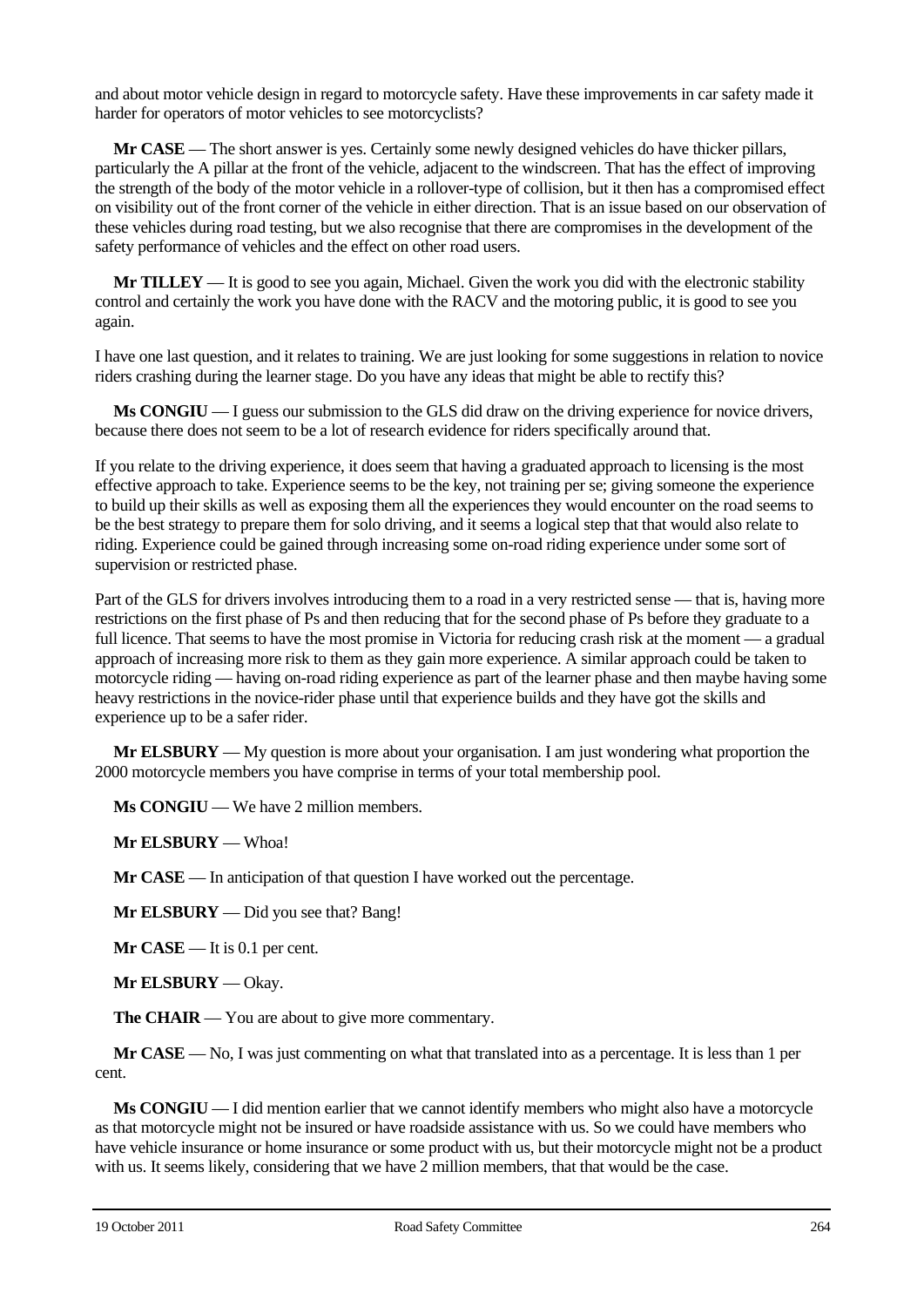**The CHAIR** — Some of your members drive older style cars I think, don't they?

**Mr CASE** — They do.

**Mr PERERA** — Most of the members?

**Mr ELSBURY** — Not necessarily vintage but certainly older. If you do not support motorists cross-subsidising motorcyclists, what would you propose instead of the TAC premium?

**Ms CONGIU** — I do not think we are proposing something in place of the TAC premium. I guess it is about just having something that is reflective of the motorcyclist's risk and the burden on the TAC premium. It is about having something that is more representative of the burden they place on that scheme. Some of the motorcyclist premiums are much cheaper than the motorist premiums, and some are a little bit more. We would like to see the premium being more reflective of what the risk is — something that seems a little bit more fair and comparable.

**Mr ELSBURY** — In your answer earlier on about how many members you have — being 2 million, with 2000 being motorcyclists that we can identify — you have acknowledged that many riders are also motorists so therefore they are paying the TAC levies in both instances. Why would a further impact of the motorcycle levy be justified?

**Ms CONGIU** — Sorry, could you ask that again?

**Mr ELSBURY** — Sorry, I just came up with that mostly in my head. There is scribble here, but what it has got to do with what came out of my mouth is a totally separate thing. With regard to the fact that many riders are also motorists and they are paying the TAC levy in both instances, why would the further impost of a motorcycle levy be justified?

**Mr LANGUILLER** — I know it is unusual, but sometimes politicians cannot make sense.

**Ms CONGIU** — I am just not sure whether you are talking about the levy or the TAC premium or both.

**Mr ELSBURY** — Both. Basically you have two pools of money; you have a \$50 levy that gets paid by motorcyclists to be on the road, plus they are paying their TAC premiums as well because they are registering their vehicles.

**Ms CONGIU** — With the TAC premium, the funds are separate to the levy. The levy goes into programs to improve motorcycle safety, whereas the TAC premium is to fund the no-fault compensation scheme. So I see them as separate things. If you have more than one vehicle, you pay more than one TAC premium. My answer to that is that that it is fair; if you have more than one vehicle of any kind, then you need to pay the TAC premium for that vehicle, whatever it is.

**Mr ELSBURY** — Just as a bit of background, I have extensive experience on motorcycles. I have had a learners permit for 10 days, and in that time I received six hours of training in total. Now I am let loose on the roads — God help anyone who gets in my way! You have also said that you do not support post-licensing training going on once you have become a rider.

## **Ms CONGIU** — Yes.

**Mr ELSBURY** — What about those who return to riding after having lapsed being a rider for a considerable amount of time — say, five or ten years?

**Ms CONGIU** — That is probably a slightly different situation. There are situations where training is necessary. To learn the basic skills and to learn how to handle a motorbike you definitely need training, and a returning rider probably needs a refresher on those skills. When I talk about the effectiveness of training for post-licence riders, it is more about people who have not had the riding experience in the past and it does not reduce the crash risk. My comments were in the context of that. For riders who are returning after some time, they would need to refresh their skills. The evidence in the driving sense is that it is more about experience rather than a training course. So I think for riders who are returning it would probably be that they need to gain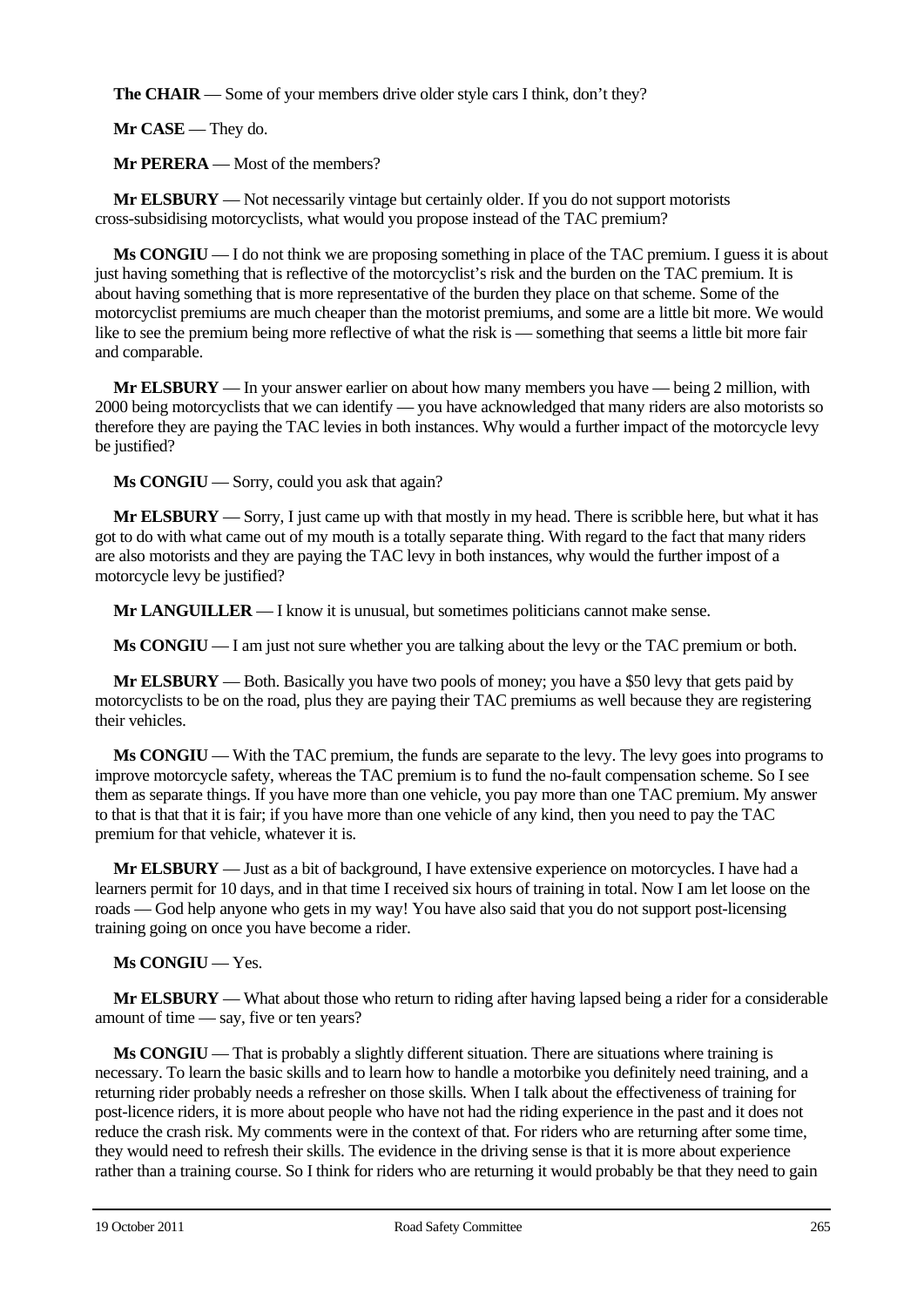that experience, but a training course in that instance seems reasonable to refresh their skills that may have got a little bit rusty over time.

**Mr ELSBURY** — One last question: in relation to the safety equipment, you have said that you are quite happy for learners and probationary riders to have increased emphasis on their equipment. Given that the majority of equipment that I have had exposure to is black, gun metal grey, charcoal or grey, with slight red flashes, can you see any — —

**Mr PERERA** — Or pink.

**Mr ELSBURY** — Or pink. But given the predominance of darker colours, would the RACV support, as a way of making motorcyclists more visible on the roads, some sort of fluorescence or reflective component?

**Ms CONGIU** — We would need to see research evidence supporting that, but it does seem like a reasonable suggestion. It was something that was raised in the GLS discussion paper that VicRoads put out last year about having maybe a high-visibility vest for learners and novice riders, and perhaps something along those lines could be considered. It does seem reasonable to be able to have some sort of reflective tape or bright colours to be able to see motorcyclists a bit more clearly. I am not aware of what the evidence is around that and whether that does increase crash risk, so it would be interesting to see what the research is to support that.

**Mr PERERA** — Thank you very much for your presentation. I like the Jason advertisements, which we know offer a lot of good for you.

**Mr ELSBURY** — You are about the only person on the planet, but anyway.

**Mr PERERA** — On the advertisement, Jason goes past a big Harley Davidson and gets onto a scooter, so is it just a coincidence or is it designed to say that scooters are better transport?

**Ms CONGIU** — I think it is just a coincidence.

**Mr ELSBURY** — Blame the advertising company, mate.

**Mr PERERA** — What specific outcomes would you like to see from this committee's inquiry?

**Ms CONGIU** — I think we would like to see the GLS be developed and implemented in some form. There does seem to be an increased crash risk for learner and novice riders, and having some increase in riding experience before they are on the road and vulnerable out there with all the other vehicles seems like a way to make some really significant reductions in road trauma. Working on a GLS and implementing that in Victoria seems to be a priority, and improvements in enhancing and promoting protective clothing would be another area that would see gains in injury reduction. There does seem to be a strong amount of evidence saying that protective clothing can reduce the injury risks greatly, so I think encouraging riders to wear that or making it a requirement would have a big impact on injury. I think that is all I have as the two big issues.

**Mr TILLEY** — I just want to momentarily go back to the motorcycle safety levy. You may or may not be able to — you can take it on notice — but if you are able to, and you can even get back to the committee, are you aware of any projects that have been specifically funded that you think may have improved motorcycle safety?

**Ms CONGIU** — The black spot program has been funded through the motorcycle safety levy, and that has been evaluated and shown to reduce casualty crashes quite significantly. There was a MUARC report that evaluated the black spot program for motorcyclists, and it showed fairly significant reduction in crashes.

**Mr LANGUILLER** — There is an exclusive one for motorcycles, from recollection.

**Ms CONGIU** — As far as I am aware, yes, it was a motorcycle black spot program.

**Mr TILLEY** — So road infrastructure generally that cars use as well?

**Ms CONGIU** — Yes, and the report did say that there was improvement in motorcycle crashes but that it also flowed on to other vehicles as well. It was not just improvement in motorcycle crashes.